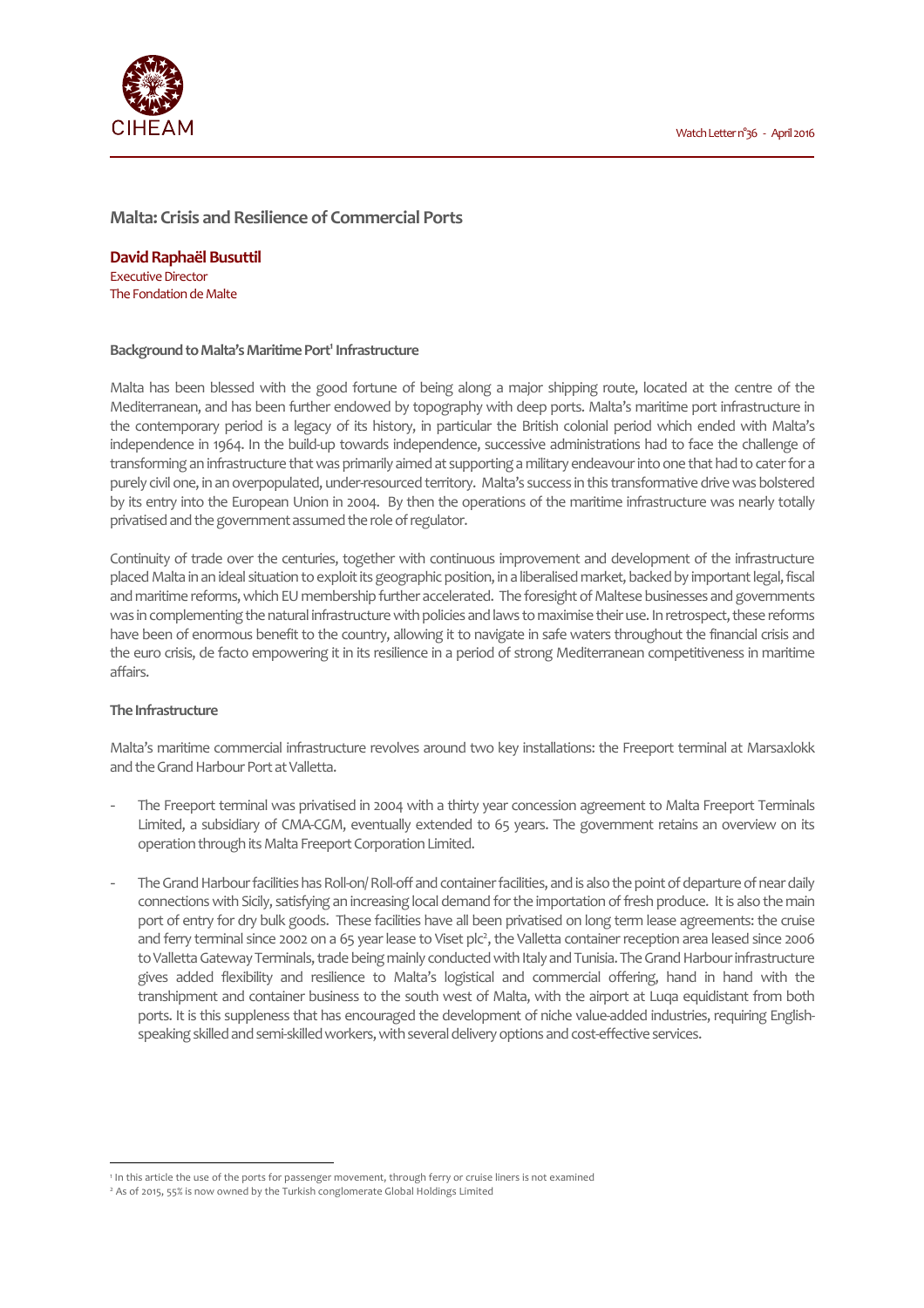

#### **The Ports' Trade Movements**

Taking a quick look at the some figures, in 2009 Malta had witnessed a sudden dip in GDP and also a decrease in port activity. However, there was quick compensation and 2010 saw a sudden peak in trade. Since then, movement of seaborne goods has always been over the 3 million tonnes mark<sup>3</sup>. 2014 witnessed a jump of 11% over 2013, the highest increase in the EU, which must be averaged out in relation to the slight decreases of 2013.

Since 2010, the container terminal at Marsaxlokk has on the whole observed growth in the number of container vessels frequenting the port, averaging 1,750 container vessels over 2010-2013, peaking at 1,920 in 2013, while visits at the Valletta terminal have dwindled from 28 container vessels in 2010 to 2 in 2013. Comparatively, in neighbouring Gioia Taura (Sicily) figures fell from 1,760 in 2010, averaging 1,550 over the 2010-2013; and Barcelona displayed an annual negative trend, from 8,186 container vessels visits in 2010, down to 7,736 in 2013. Comparatively, in neighbouring Gioia Taura (Sicily) figures fell from 1,760 in 2010, averaging 1,550 over the 2010-2013; and Barcelona displayed an annual negative trend, from 8,186 containers vessel visits in 2010, down to 7,736 in 2013. As per figure 1 below liquid bulk goods, mainly fuel, was the largest movement of goods, followed by containers and dry bulk goods.

Figure 1





Valletta port has remained particularly active in dry bulk cargo movement, with over 60% of the movement being attributable to maize and wheat (figure 2). The latter commodity is the only one not to display a downward negative trend (figure 3).





<sup>3</sup> Eurostat, including both inward and outward movements

 $\overline{\phantom{a}}$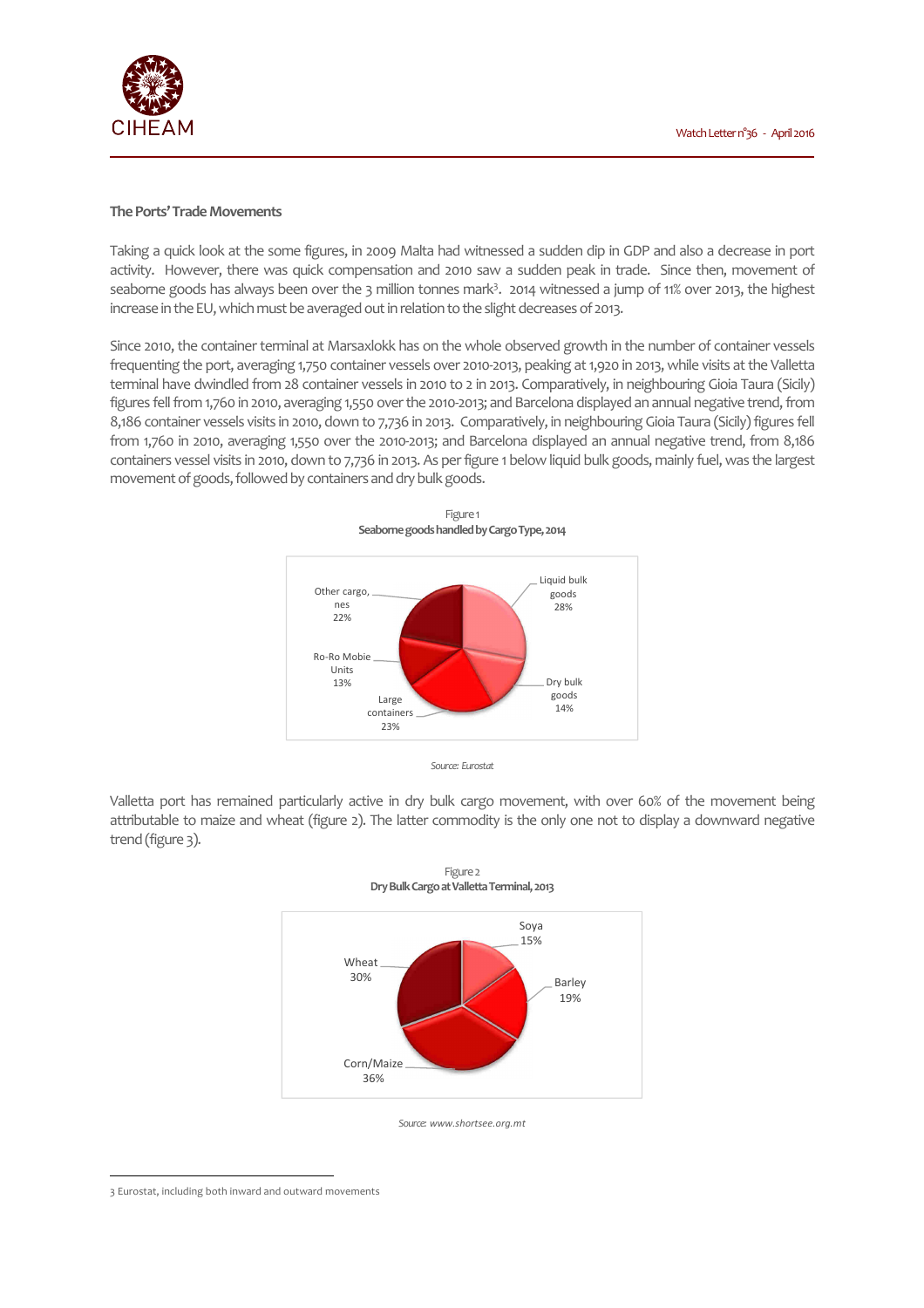

Transhipment activity has remained high, and from 2010 to 2013 the number of containers transhipped has doubled from 768 to 1425<sup>4</sup>. The movement of local cargo has also retained an upward trend.



**Figure 3**  Dry Bulk Cargo Movement at Valletta Port, by type

*Source: www.shortsea.org.mt* 

## **The Limits of Resilience**

The previous figures all point to positive results for this sector of the Maltese economy. Behind this growth belies an increasing issue in relation to preparedness of the ports for further growth. The risks of encountering problems at a service level, of an increase in costs, are real pitfalls for an island economy, which needs to be appropriately steered, having all stakeholders on board.

While in the last decade of the twentieth century Malta had in place dedicated mechanisms and policies for maritime trade and related governance, which served it well, at the dawn of the millennium no local medium to long-term policy has emerged in earnest, save for an ongoing extension of the original ones. In the post-crisis period of 2008, Malta's maritime trade has emerged relatively unscathed, and has further benefitted from the 2011 uprisings in North Africa; the islands' infrastructure has not evolved in the same fashion. The spare capacity that was available is reaching its limits, putting in jeopardy future growth and adding to operational costs as the laws of supply and demand take centre stage. This state of affairs is hammered at by the various players in the local industry, but has seemingly fallen on deaf ears at the level of policy proponents and implementers. The concerns revolve around three points: infrastructural investment, personnel and the environment.

 $\overline{\phantom{a}}$ 

<sup>4</sup> www.shortsea.org.mt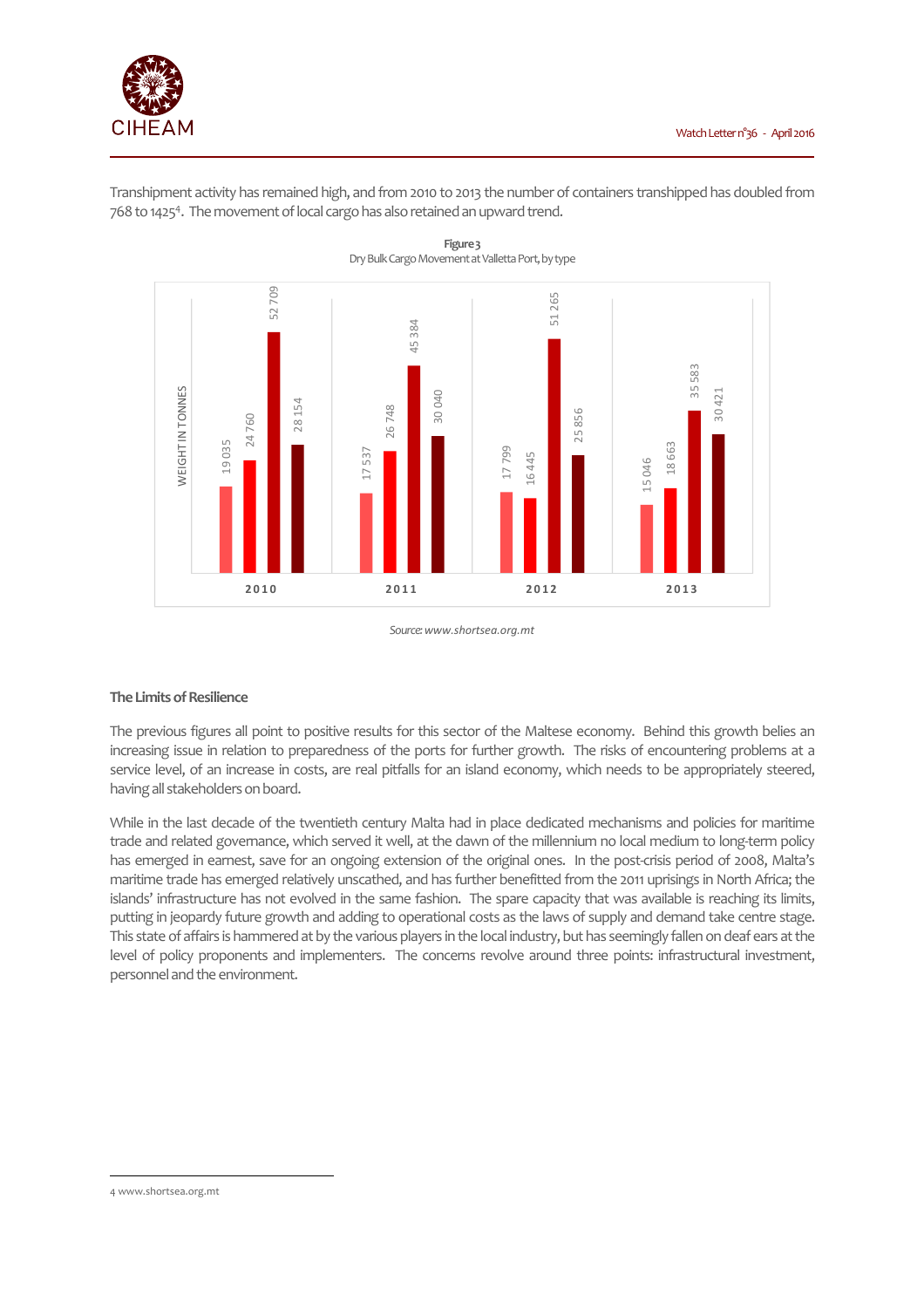

The need for infrastructural investment is underlined by many professionals involved in the industry<sup>5</sup>. The concerns range from the limits of quay spaces to bottlenecks at port. The issue of quay space has always been raised in the past, being a natural concern within the limited space available in the Maltese Islands. A number of companies are bridging this issue by using quay space in Greece and Cyprus or in other Mediterranean ports. However, while additional investment into quay space has been proposed, including from the operators, to-date there is no concerted strategy on this point. The authorities have usually been receptive to any large demands or requests from private shipping lines and logistic companies, but it is mainly on an ad hoc basis. This process should be suitably automated for a necessary long-term streamlining. New developments directly on the coastline of Malta remain difficult and are increasingly regulated by environmental legislation and planning rules.

The bottlenecks at ports stem from a dual problem. Malta's road infrastructure is already highly congested and with more vehicles, such as trailers, needing to manoeuvre following the increase in arrival of goods, further exacerbates the problem. The infrastructure around Malta's ports needs more investment. With the previous privatisation drive, the concession holders were committed to invest into the upgrading of the facilities, including new and larger cranes, and thus be in a position to handle larger ships. The investment once executed could not be fully enjoyed, as in most cases there is insufficient inland space to store the increase in goods arrival. This situation limits the previous objectives of having Malta keeping up the pace with being a major logistics centre in the region, albeit neighbouring ports are, in a bid to attract shipping lines, comparing themselves in relation to Malta.

Malta's success in this industry, putting geographic and regional political occurrences aside, has been in having an efficient service at all levels. As Malta is now approaching the limits of its current trade offering, a new investment drive is necessary, and not just in its infrastructure. In an increasingly regulated world, the investment has to be made in human resources. As the protagonists of the changes in this industry come to retire, there is need for more planning and investment in succession management and in training, with particular emphasis at middle management level. Generally, good and trained operational port personnel are seen to leave the public sector and join the private sector.

Environmental risk remains high on the agenda. Clearly, with Malta's high population density, the physical growth of ports and their facilities will have to increasingly be at sea, through floating solutions or through land reclamation, or other solutions. Monitoring of the waters from an environmental aspect becomes crucial. The concerns are both for offshore and onshore facilities. Offshore aquaculture represents just under 2% of Malta's GDP. The majority of Malta's shipping trade is related to fuel, either at port or offshore, with tankers making large use of the location of Hurd's bank, just at the limits of Malta's territorial waters, and fall under international law. While Malta's National Marine Pollution Contingency Plan (NMPCP) does have plans to handle cases of oil pollution at sea, it does not fully encompass offshore oil risks. In the case of port facilities, under the NMPCP it is the onus of the operators to prepare and submit such plans. Until December 2013 only half of the operators had these plans in place, a worrying situation that was underlined by Malta's National Audit Office in their July 2014 report.

### **Policy and Vision**

l

Malta needs a more concerted effort amongst its various local players, with a view of ensuring protection against present and future risks. One element that seems to be missing in relation to maritime trade is a clear vision, policies to accompany it and the drive to implement them. Malta's situation recalls what Blomquist has stated, namely, that without adequate tools in the preparation for the formulation of policy, and in the continuous evaluation of its progress, policy risks remaining subject to the initial conditions of its formulation<sup>6</sup>. In July 2013 an Integrated Maritime National Strategy Committee was set-up, constituted in large part from government ministries.

<sup>5</sup> As evidenced by public interviews in the local media and in private interviews with author

<sup>6</sup> Blomquist, William ; The Policy and Large-N Comparative Studies in Sabatier, Paul. A. (Ed); Theories of Policy Process 1999, p.216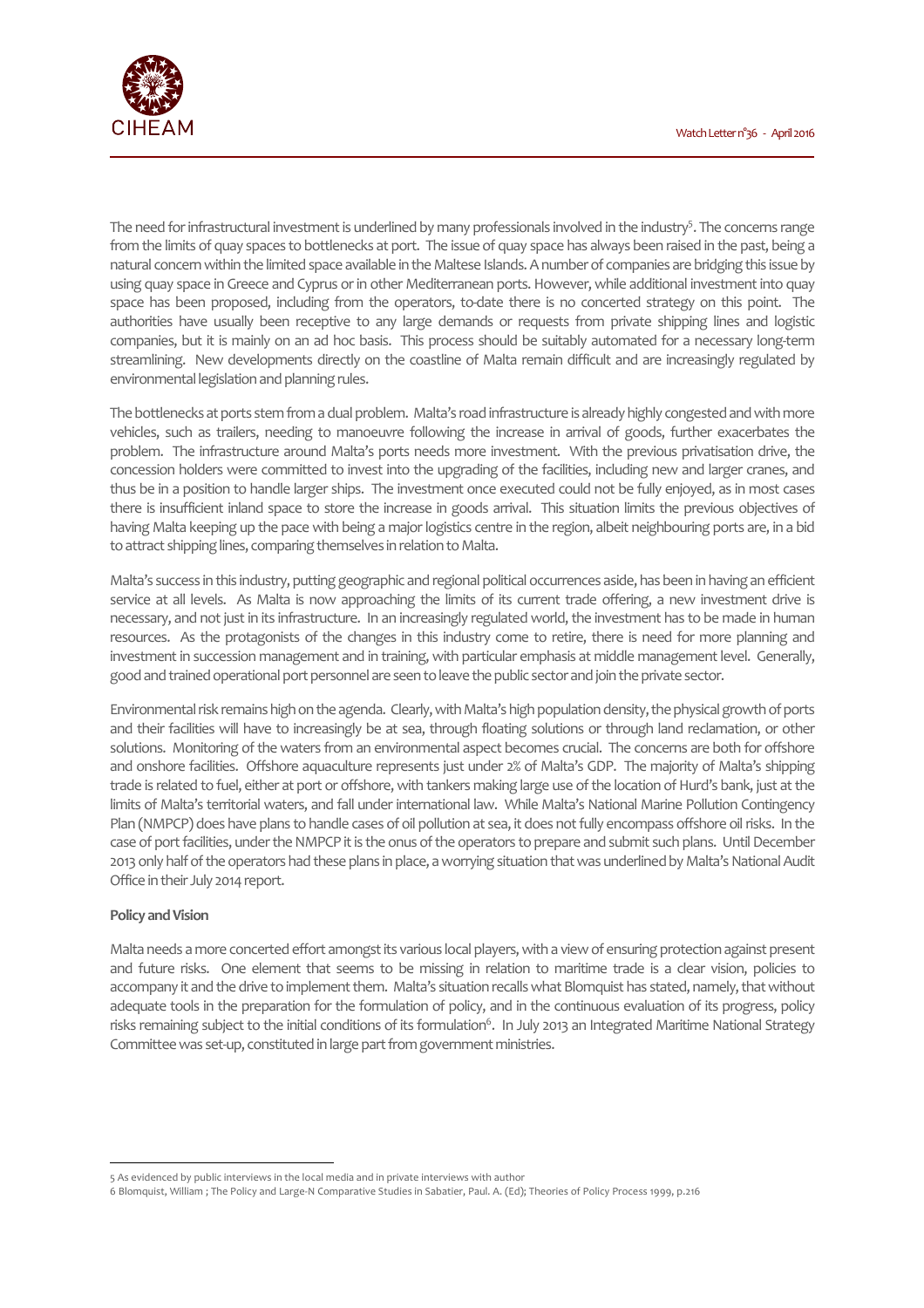

Rather than being a start for a new beginning, its task was primarily to develop, monitor and evaluate the implementation process of the National Integrated Maritime Policy and cover the following sectors: shipping, passenger ferry services, cargo handling fisheries, aquaculture, coastal environmental protection, ship repair, port ancillary services, marine renewable energies, coastal, cruise and maritime tourism, yachting and marinas, offshore oil, etc. Indeed, save for the words of the written text, it could be argued that it was not a renewed policy or direction that was issued by the authorities, but more of a continuation of the same, with much of the impetus coming from the obligation to develop a policy in line with EU requirements.

Nearly two years later, in June 2015, the committee presented its conclusions, of which one of teh key aspects was the creation of a new Agency, Malta Marittima, as a public-private partnership (PPP), aimed at establishing Malta as a centre of excellence in the maritime. It is to bring together the employees and other public officers working at the Office of the Permanent Secretary for Competitiveness and Economic Growth, a chairperson to be nominated by the Minister responsible for the Economy, Investment and Small Business. The agency has a Steering Committee, composed of directors chosen from Transport Malta, Malta Enterprise, the Malta Freeport Corporation, the Department of Fisheries and Aquaculture and the Regulator of Energy and Water Services and a further five directors to be nominated by the Minister. A preliminary meeting of this committee took place in September 2015; a public call for a business plan was awarded at the end of October 2015 for submission in mid-December 2015. The act for setting up this Agency was laid in parliament on 26 January 2016.

The Agency is duty bound to promote maritime sectoral clusters and to encourage these sectors to focus on innovation, entrepreneurship, and environmentally sustainable developments. Additionally, the Agency shall promote the beneficial aspects of the exchange of ideas between private and public entities and participation at EU and international meetings and conferences is to be encouraged. The main focus in the final paper laid at Parliament is on sectoral clusters, an area of focus that had been raised in 2007 following the EU's Green Paper on a vision for the oceans and the seas. Indeed, spatial planning and management seems to have retained an important focus by the agency, and it seems that from the outset a department on spatial planning has been setup, with the task of integrating sectoral development, planning and associated technology platforms.

While it is welcome news that such an Agency has been founded, it has a tough task in addressing the lost time leading to its creation. It is hoped these focused clusters will result in tangible action already in the short-term. It is worth noting that the closest clusters to Malta, recognised by Gunther Pauli's Blue Economy, on which the concept of sustainable maritime clusters was reinvigorated and on which part of Malta's maritime plan refers to, are business clusters located in Italy, in Rome and in Porto Torres, (Sardinia), and are predominantly related to renewable energy. One does not doubt that the creation of these clusters will give further benefit to Malta's facilities and trading potential, but they are not the main solution to the ongoing issues highlighted above.

The economic results of Malta in recent years have surpassed projected estimates, and the maritime industry has played an important role. If at the start of 2015, the GDP growth was expected to reach 3.3%, provisional estimates point to a growth of 6.3% in 2015<sup>7</sup>. In 2015, Malta saw its shipping register grow by 14.3%, making it the leading ship register in the EU, and the sixth largest in the world. These successful results should be of comfort, as it should signify that the Maltese economy is today in a position to self-finance part of the investment needs highlighted earlier on. In the faster-changing world of today, Malta's ports have to retain their nimbleness and resilience to face the current challenges, and future ones, related to changes in the elasticity of demand. There is little doubt that to remain efficient, Malta needs a strong assessment and investment into its existing facilities, complemented by adequate capacity-building in human resources, and a clear drive on sustainable policies. Consequently, Malta's ports will retain their dynamism and fluidity. The question will be as to whether the necessary concertation, between the public and private sectors, for effective action can be found with alacrity.

 $\overline{\phantom{a}}$ 

<sup>7</sup> National Statistics Office, Malta